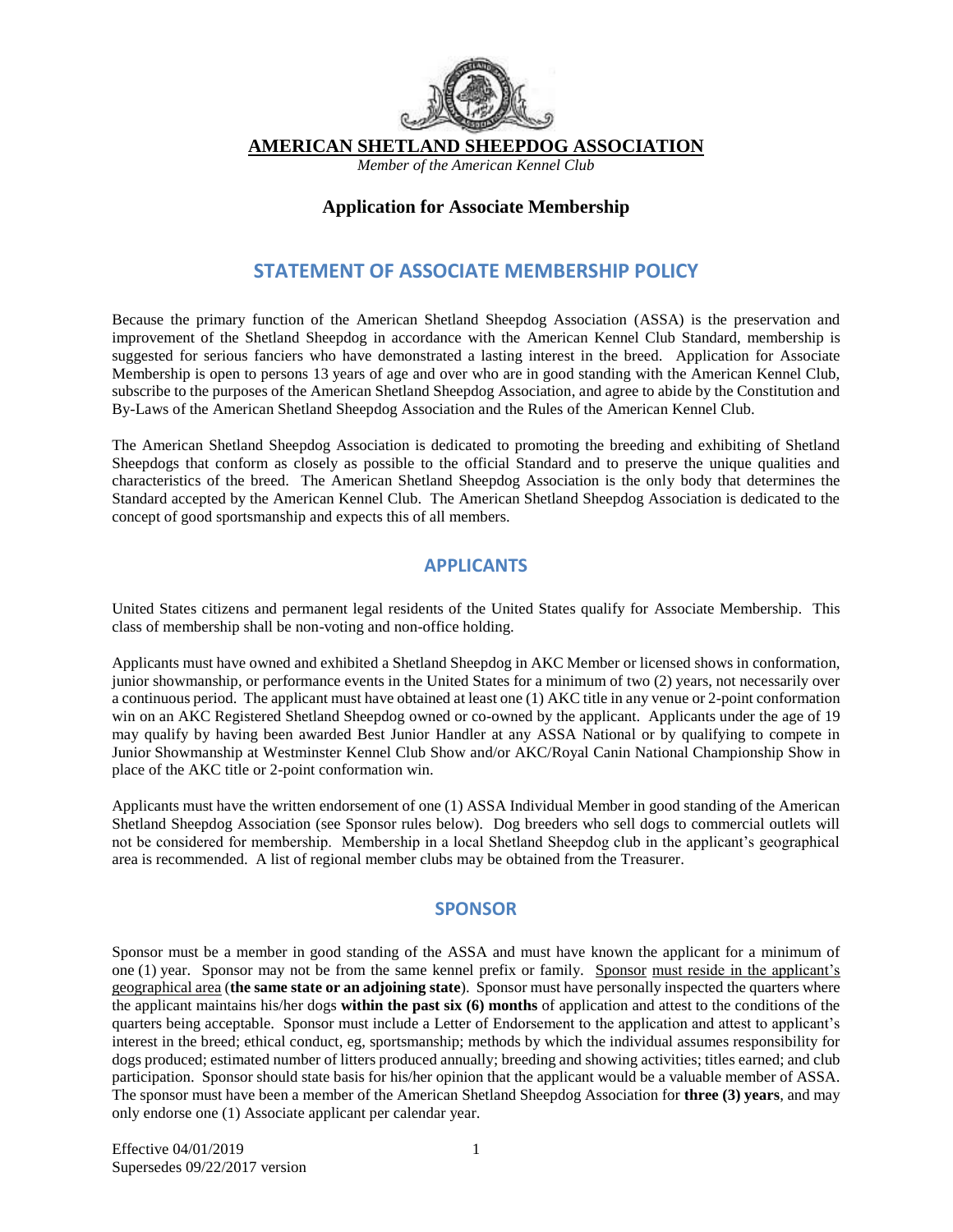

Sponsorship should be viewed as a personal endorsement of the applicant and not just a signature. Sponsor endorsement should signify that Sponsor is personally knowledgeable of the individual and is confident the applicant would be a member the ASSA would be proud to have on its roster. Sponsor should be willing to lend guidance and mentoring to the applicant, in ASSA membership, should the applicant be elected to membership.

#### **APPLICATIONS**

Applicant's name, address, and telephone number will be posted in the Members Only section of the ASSA Website for 60 days and screened initially by the ASSA Membership Chairman. The By-Laws of the Association require secret affirmative votes from two thirds (2/3) of the Board of Directors present at a meeting of the Board in order to elect an applicant. Applicants will be submitted to the ASSA Board of Directors for consideration at the first, regularly scheduled Board Meeting (Spring or Fall) following expiration of the 60-day Website posting.

Per the By-Laws of the organization, if an applicant is not elected by the sitting Board of Directors, the sponsor may elect to present the applicant at an Annual Meeting of the ASSA to be voted on by the members in attendance. A favorable vote of 75% of the members in attendance will override the Board's decision not to accept the applicant and vote the applicant into membership, provided the applicant meets the residency and sponsorship requirements of the ASSA.

An application fee of \$25.00 and dues payment of \$35.00 for the current fiscal year (9/1-8/31) **(\$60.00 total) must accompany application along with one (1) Sponsor Letter of Endorsement**. If an application for membership is not approved, the application fee will not be refunded.

All applications are acknowledged. Incomplete or ineligible applications will be returned with explanation. Send the complete application to Membership Chairperson Sandy McCambridge.

*Please write legibly.*

**Sandy McCambridge ASSA Membership Chairperson 193 Red Wing Lane. Deer Lodge, TN 37726**

> **ca[mbridgess3@gmail.c](mailto:sheltie@mctag.com)om 931-863-2813**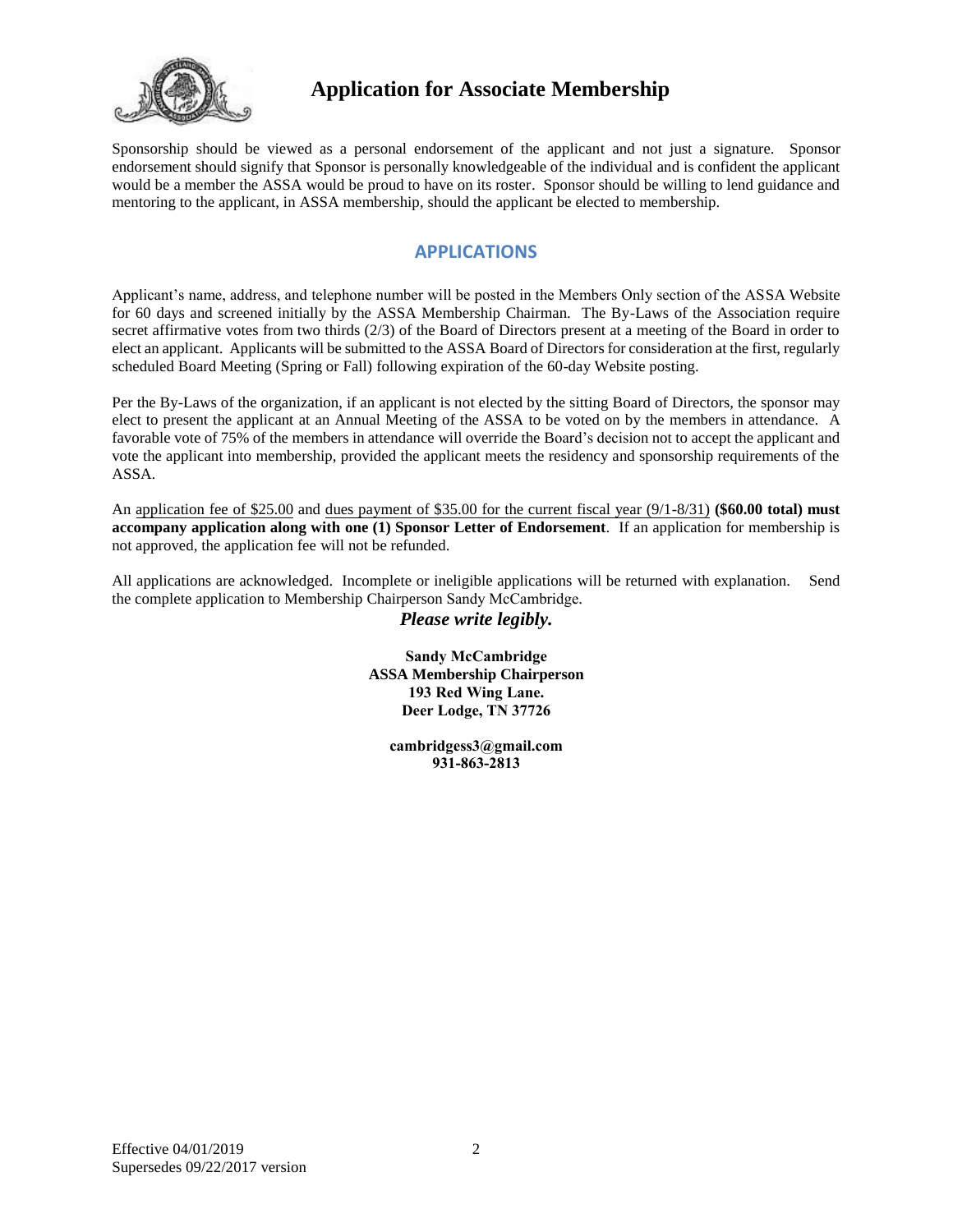

The American Shetland Sheepdog Association welcomes membership applications from serious fanciers of the Shetland Sheepdog that are dedicated to breeding and exhibiting Shelties that conform to the American Kennel Club Shetland Sheepdog breed standard; engage in ethical breeding and exhibiting practices; and demonstrate an active interest in promoting shelties, ASSA, and the sport of dogs in a positive and constructive way. . *Please write legibly.*

#### **PERSONAL INFORMATION**

 $\Box$  Check if 13-18 years of age

| Name:                |                                                                                                                       |  |
|----------------------|-----------------------------------------------------------------------------------------------------------------------|--|
| <b>Address:</b>      |                                                                                                                       |  |
|                      |                                                                                                                       |  |
| <b>Phone Number:</b> |                                                                                                                       |  |
| E-Mail:              |                                                                                                                       |  |
| WEB site url:        | <u> 1990 - Jan James Barn, mars and de film and de film and de film and de film and de film and de film and de fi</u> |  |
| <b>Kennel Name:</b>  |                                                                                                                       |  |

| Number of dogs currently owned or co-owned                        |           |
|-------------------------------------------------------------------|-----------|
| Breeds owned or co-owned                                          |           |
| Number of litters bred in past five years - all breeds            |           |
| Date of first Sheltie purchase (mo/year)                          |           |
| Date of first dog show entry for a Sheltie in any venue (mo/year) |           |
| Have you ever sold dogs to a commercial outlet?                   | N٥<br>Yes |

#### **QUALIFYING ACHIEVEMENT**

To qualify, you must have achieved an AKC title or 2-point (or more) Conformation win on a Shetland Sheepdog owned or co-owned by you at the time. Please check qualifying achievement and provide requested support.

| <b>AKC Title</b> | Attach copy of AKC Certificate. |
|------------------|---------------------------------|
|------------------|---------------------------------|

| $\Box$ AKC Conformation Win (wins of 2, 3, 4, and 5 points qualify) |             |                      |               |  |
|---------------------------------------------------------------------|-------------|----------------------|---------------|--|
| AKC Show                                                            |             | Date                 |               |  |
| Name of Dog                                                         |             |                      |               |  |
| <b>Conformation Win</b>                                             | Winners Dog | <b>Winners Bitch</b> | No. of points |  |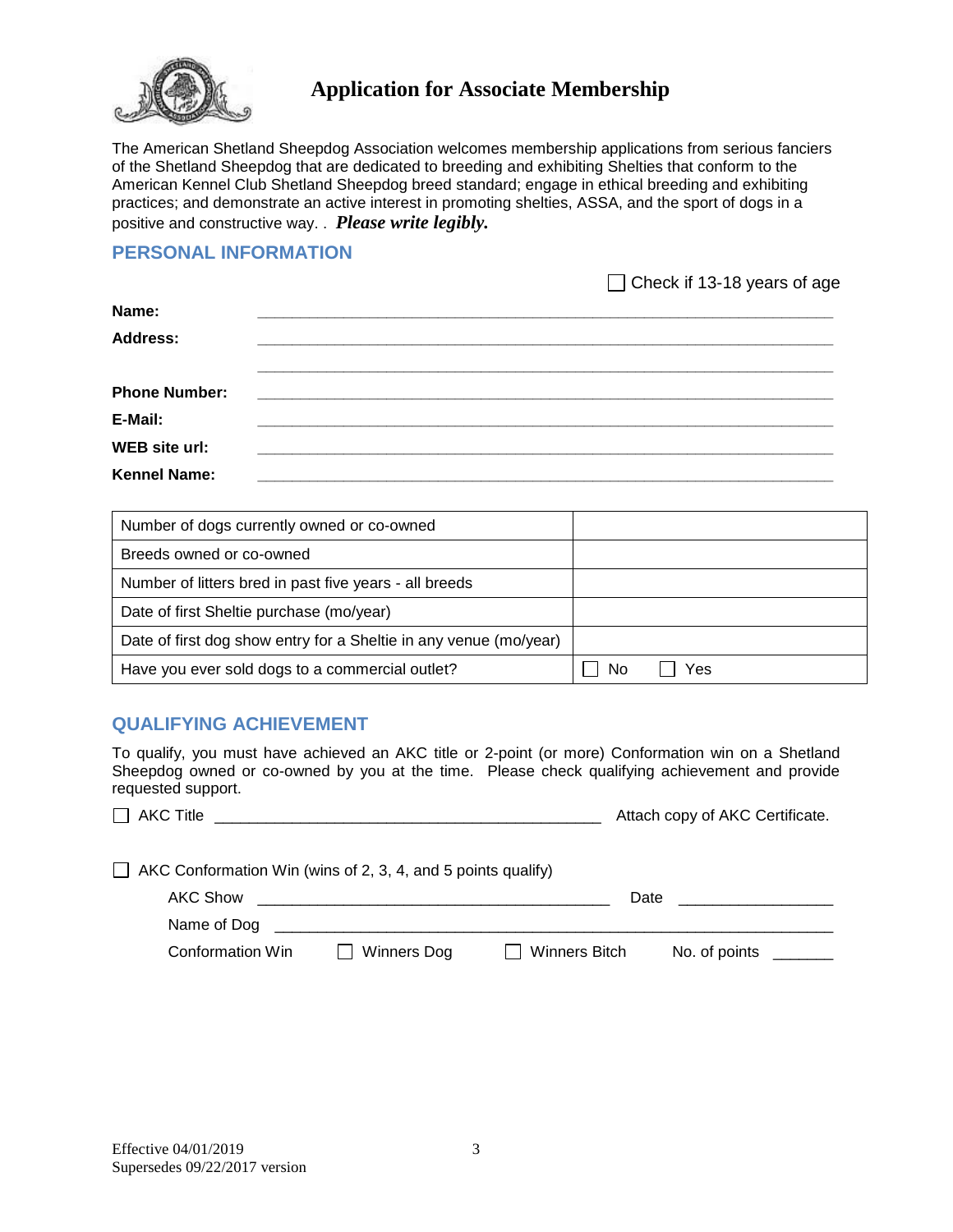

Please indicate other AKC titles and number of each achieved on Shetland Sheepdog(s) that is/(are) owned or co-owned by you.

| Conformation |  |
|--------------|--|
| Obedience    |  |
| Rally        |  |
| Agility      |  |
| Herding      |  |
| Tracking     |  |

**IF YOU ARE UNDER 19 YEARS OF AGE**, any of the following Junior Handler achievements may be used to qualify instead of AKC title or 2-point Conformation win:

| Best Junior Handler at ASSA National Specialty                                        | Year |
|---------------------------------------------------------------------------------------|------|
| Qualified for Junior Showmanship at Westminster Kennel Club Show                      | Year |
| Did you compete at Westminster?<br>∣No<br>II Yes                                      |      |
| □ Qualified for Junior Showmanship at AKC/Royal Canin National Championship Show Year |      |
| Did you compete at AKC/Royal Canin? Thes<br>No.                                       |      |

## **PARTICIPATION/EXPERIENCE IN EACH VENUE (AKC ONLY)**

Please indicate your level of experience in each of the following venues. Please also list if you have been listed as the Trial or Show Chair or Secretary for any venue within the past three (3) years.

|                       | Active<br>(Within<br>year) | Work<br>Experience<br>(steward) | Chair-person    | Secretary | Spectator           | Interested | Not<br>Interested |
|-----------------------|----------------------------|---------------------------------|-----------------|-----------|---------------------|------------|-------------------|
| Conformation          |                            |                                 |                 |           |                     |            |                   |
| Obedience             |                            |                                 |                 |           |                     |            |                   |
| Rally                 |                            |                                 |                 |           |                     |            |                   |
| Agility               |                            |                                 |                 |           |                     |            |                   |
| Herding               |                            |                                 |                 |           |                     |            |                   |
| Tracking              |                            |                                 |                 |           |                     |            |                   |
| Junior<br>Showmanship |                            |                                 | Years competed: |           | Parent of<br>Junior |            |                   |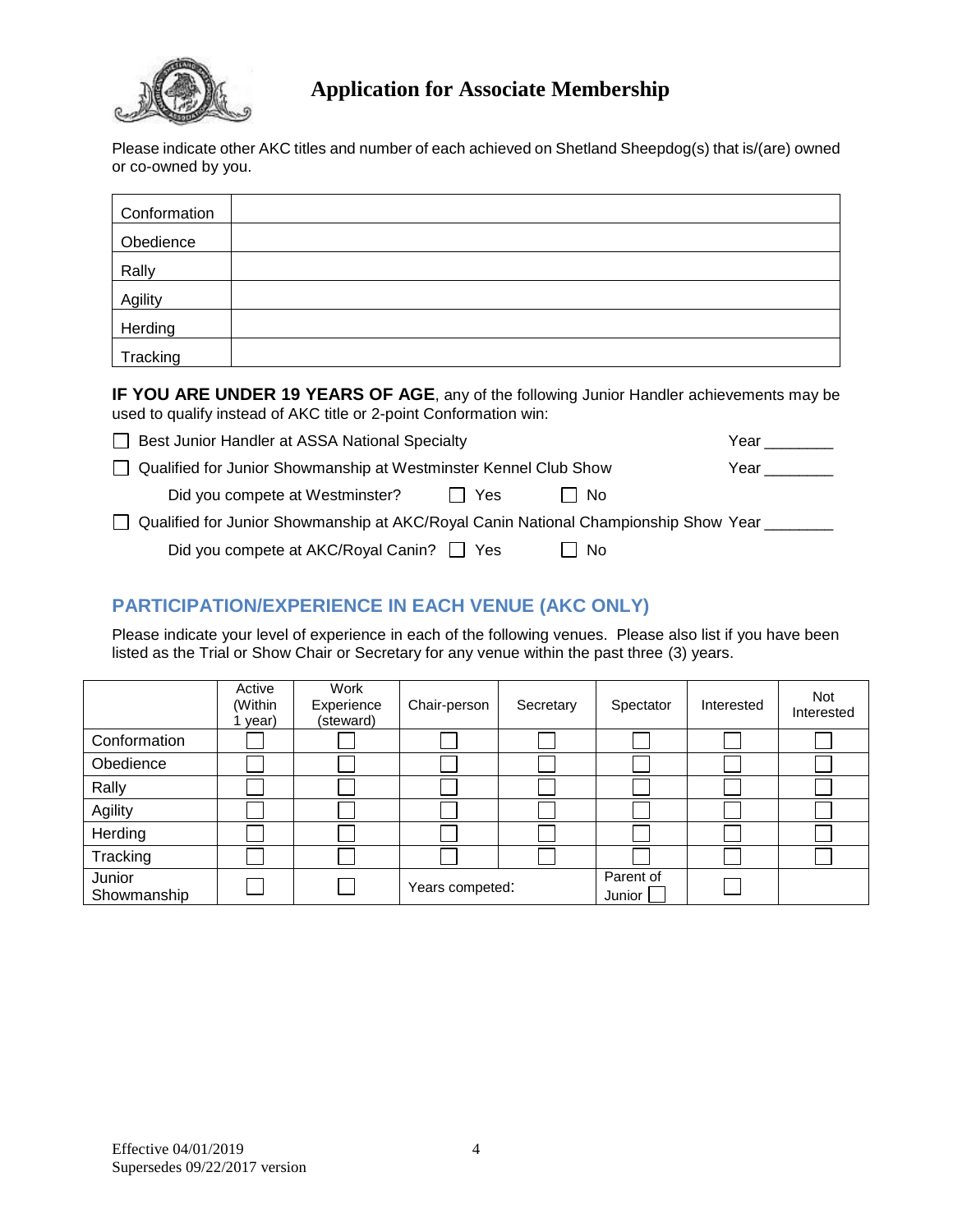

#### **CLUB EXPERIENCE**

List all recent club memberships. Please list current Sheltie Specialty club(s) first.

| Name of Club                                                                                         | Year<br>Joined | Position(s) held |
|------------------------------------------------------------------------------------------------------|----------------|------------------|
|                                                                                                      |                |                  |
| I certify that the applicant is a member in good standing.<br>Signature of Specialty Club Secretary: |                |                  |
|                                                                                                      |                |                  |
|                                                                                                      |                |                  |
|                                                                                                      |                |                  |

If you are not a member of a local Sheltie Specialty Club, please indicate why:

## **RESCUE**

Please indicate your level of support of either your local or national Sheltie rescue organizations.

 $\Box$  Short-Term Boarding

| <b>Rescue Coordinator</b> | $\Box$ Grooming       |
|---------------------------|-----------------------|
| Rescue Volunteer          | □ Long-Term Fostering |
| Transportation            | Donated funds         |
| Short-Term Boarding       | None of these         |

#### **EDUCATION/ SEMINARS**

Please list the most recent sheltie-related seminars you have attended, if a seminar was attended more than once, please list the most recent year.

| Name of Seminar | Presenter | Year |
|-----------------|-----------|------|
|                 |           |      |
|                 |           |      |
|                 |           |      |
|                 |           |      |
|                 |           |      |
|                 |           |      |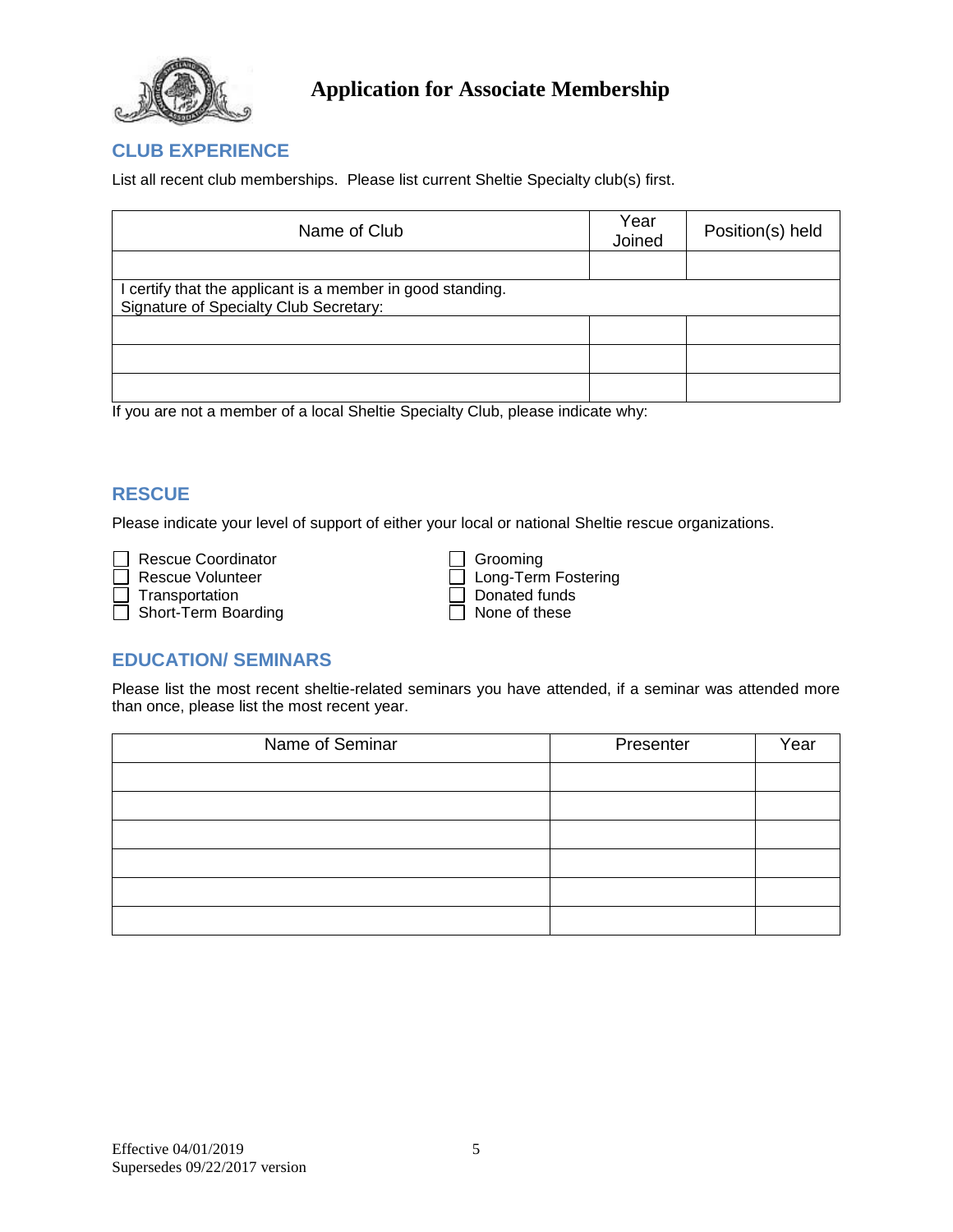

## **SERVICES**

What services can or do you offer at a local level?

| Stud service                              | Grooming                    |
|-------------------------------------------|-----------------------------|
| Whelping                                  | Boarding                    |
| Puppies                                   | Handling                    |
| $\Box$ Dog evaluation                     | $\Box$ Training, any venue  |
| $\Box$ Mentoring at specialties           | $\Box$ Legislation activism |
| $\Box$ Mentoring, general dog information | None of these               |

# **LETTER OF INTRODUCTION**

Please attach a letter to introduce yourself and describe why you wish to become a member of ASSA.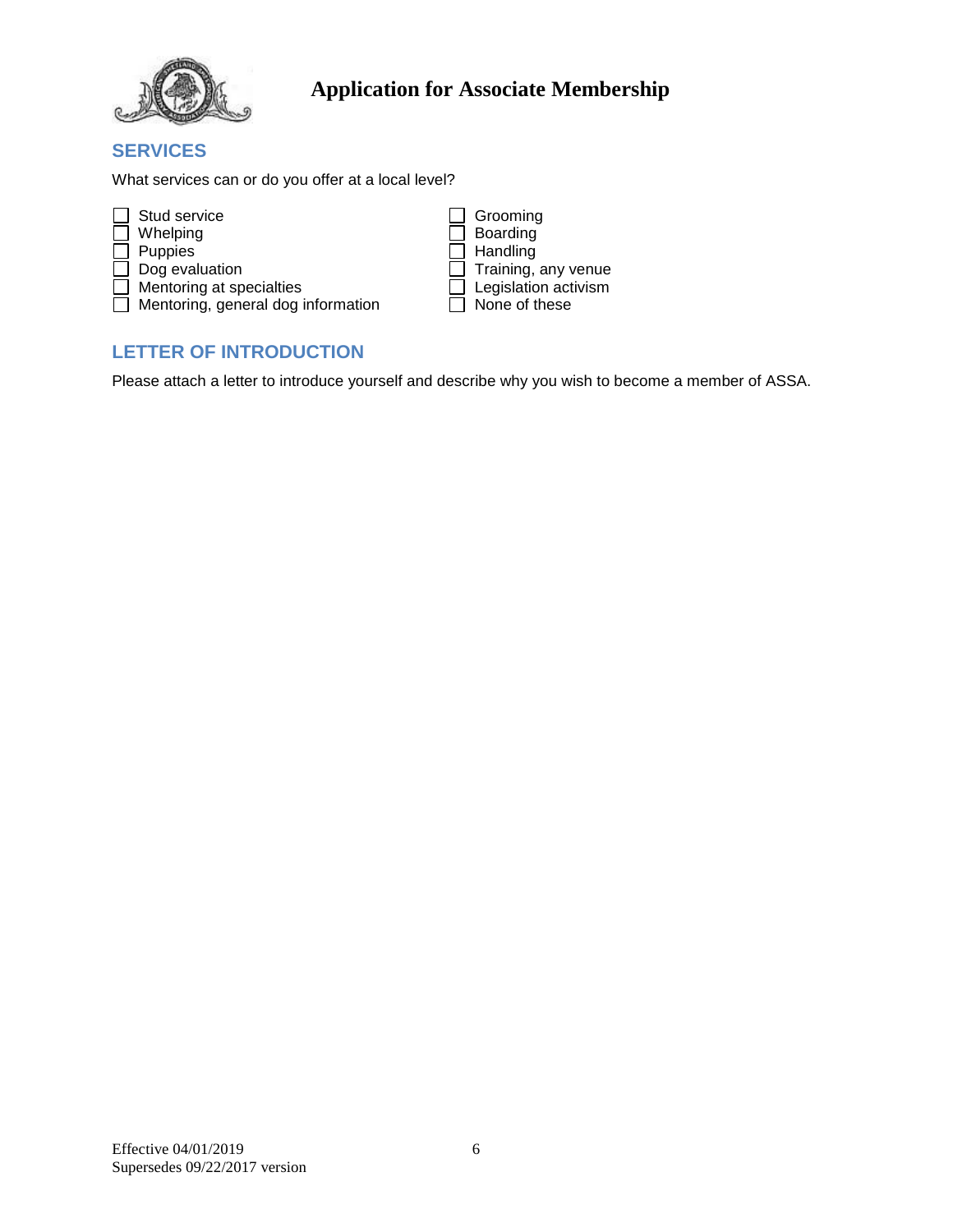

## **BY SIGNATURE BELOW, APPLICANT CERTIFIES:**

- 1. I am 13 years of age or older, and a citizen or permanent legal resident of the United States of America.
- 2. I am not nor have I ever been under suspension by the American Kennel Club. If you have, please explain here:
- 3. I am not in debt to the American Shetland Sheepdog Association for sums pledged or contracted for any purpose.
- 4. I agree to abide by the Constitution and By-Laws of the American Shetland Sheepdog Association and the Rules of the American Kennel Club.
- 5. I agree at all times, and under all circumstances, to consider the welfare and best interests of the breed and of the dogs I keep, breed, exhibit or sell and maintain in all such activities the highest standards of ethical conduct. I have read and understand the AMERICAN SHETLAND SHEEPDOG ASSOCIATION STATEMENT OF ASSOCIATE MEMBERSHIP POLICY and do share and uphold the objectives stated therein.
- 6. I have read, understand, and agree to abide by the Guidelines for Ethical Behavior.

Signature of Applicant:  $\Box$ 

Date:

Please use this checklist to ensure that all items are included. Incomplete applications will be returned.

Application, signed and dated

Applicant's Letter of Introduction

Sponsor Statement of Endorsement

Sponsor Letter of Endorsement

Copy of qualifying AKC title certificate, if applicable

Application fee of \$25

 $\Box$  Dues payment of \$35 for the current fiscal year (ie, September 1 to August 31)